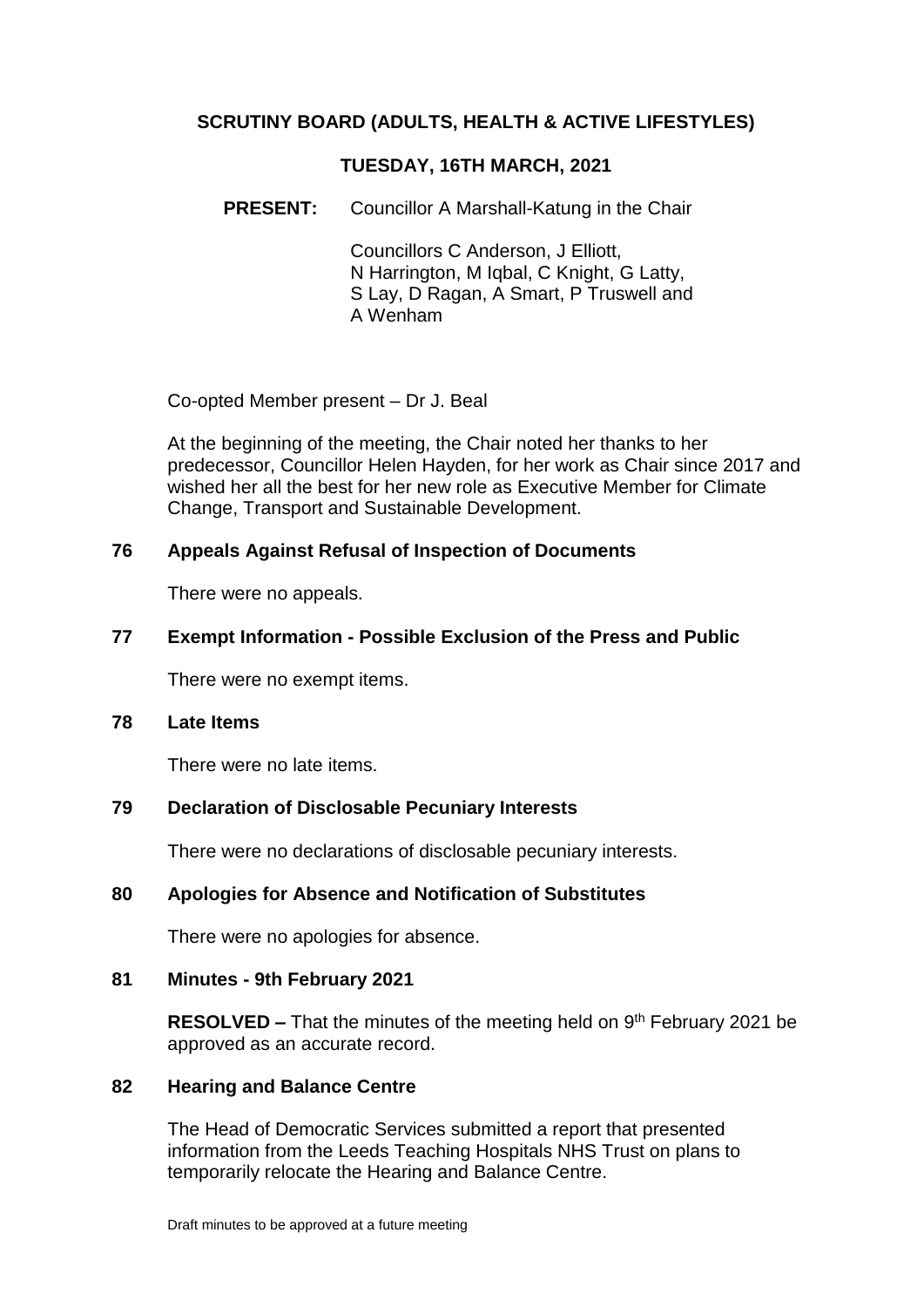The following were in attendance:

- James Goodyear, Director of Strategy, Leeds Teaching Hospitals NHS Trust
- Deborah Hall, Head of Nursing, Leeds Teaching Hospitals NHS Trust

The Director of Strategy (LTHT) introduced the report, advising that the relocation of services from the Leeds General Infirmary (LGI) to Seacroft Hospital is due to the demolition of buildings at the current site. Patient engagement has taken place with service users which has informed the plans to date, recognising requirements for accessible parking, access to Red Cross transportation services, and clear signage.

Members discussed a number of matters, including:

- *Consultation.* Members highlighted that the Scrutiny Board were not notified of service relocation at the earliest opportunity. Representatives apologised for not notifying in advance of patient engagement, and advised that options were initially explored to maintain services on the LGI site, however once it became clear that this would not be suitable and following patient consultation, the Board was notified of the relocation.
- *Travel and access.* Members recognised that the Seacroft location may not be convenient for residents to who do not live in the east of the city, however were advised that the majority of patients felt that the most important aspect for consideration as part of the relocation was a large accessible parking area, which Seacroft hospital offers. In response to a query, it was confirmed that services are expected to return to the LGI upon completion of the demolition and building works. Should this position need to change then further engagement work with the Scrutiny Board and with patients would be undertaken by the Trust.
- *Providing an outreach clinic in the South.* Members felt that an outreach clinic was also needed for the south of the city and the Director of Strategy agreed to explore this further, explaining that the Trust is always keen to work with community partners to identify outreach opportunities.

**RESOLVED –** That the contents of the report and appendices, along with Members comments, be noted.

# **83 Leeds Fertility IVF service**

The Head of Democratic Services submitted a report that presented information from the Leeds Teaching Hospitals NHS Trust on proposals to explore and test the market for opportunities to grow and sustain the Leeds Fertility IVF service in light of a changing competitive market in Leeds.

The following were in attendance: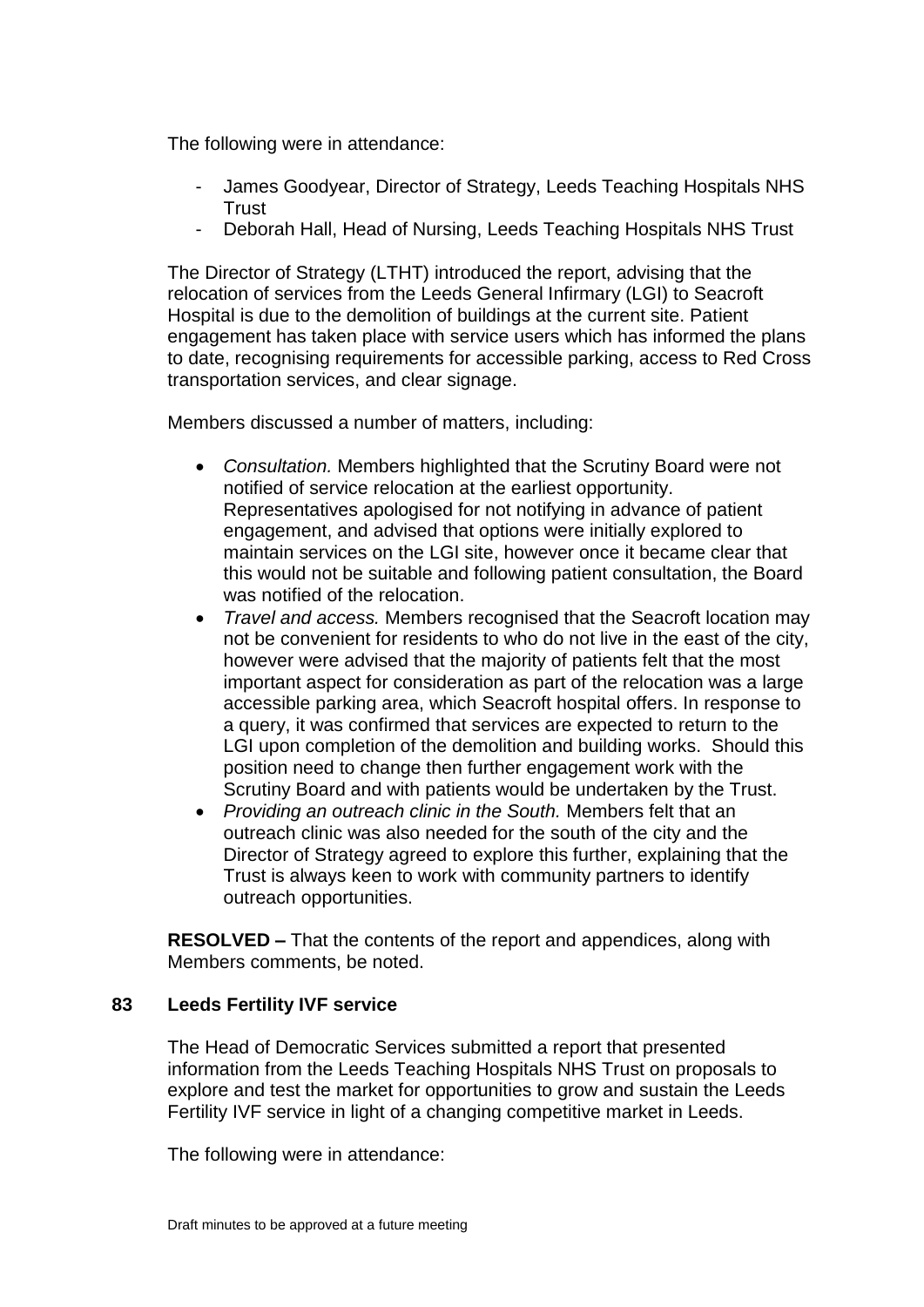- James Goodyear, Director of Strategy, LTHT
- Dr Kelly Cohen, Clinical Director of Women's Services, LTHT
- Claire Goodman, General Manager, Women's Services, LTHT

The Clinical Director of Women's Services introduced the report and highlighted the current success of the Leeds Fertility IVF Service. In particular, it was noted that the 'take home baby rate' is 44% in Leeds, compared to 27% nationally. Members were also advised that the team hold an international reputation for training and excellence which the Trust is keen to maintain. Driven by recent changes to the commercial landscape for IVF in Leeds, it was highlighted that the Trust is wanting to explore the potential benefits of a collaborative approach with commercial providers in terms of investment opportunities to expand and grow the service, as well as securing its sustainability. The Trust therefore intends to invite the market to tender for the contract to deliver the IVF component of the service while still working closely with the Trust to maintain the current level of excellence. As part of this proposal, Members were assured that services would be delivered by the same clinical professionals and remain at Seacroft Hospital – despite the change in provider. The General Manager of Women's Services was then invited to give an overview of patient engagement work undertaken by the Trust. In acknowledging that patients have been generally happy with the current level of service received, it was noted that some potential service improvement areas had also been identified, which included simplifying the clinical pathway navigation routes; addressing waiting times; improved telephone access for information and advice; access to a patient supporting mobile application and greater personalisation of care. When asked specifically about the proposal to deliver the service through a commercial provider, it was reported that most were not against the proposal if it meant that the quality of care and expertise was to remain in place. Patients also emphasised the importance of ensuring that NHS and self-funding (private) patients are treated equally.

Members discussed a number of matters, including:

- *Clarification of the specific IVF component to be procured*. In response to a query, the Board was informed that the technical aspects of the IVF component would be procured but the broader gynaecological service and specialist fertility work would remain with the Trust.
- *The developing competitor market.* Members sought clarification on the current pressures on the service that have led the Trust to consider working with a commercial partner. Members were advised that the Trust intends to explore tendering options to give certainty to the viability of the service in the medium term, in order to maintain a service that is able to compete with other private providers that begin to offer alternative services in the city. It was also noted that the expectation would be for a private provider to pay the Trust to take on this work, which would offer some certainty over income and help mitigate the potential risk of patient activity levels reducing due to a changing commercial landscape.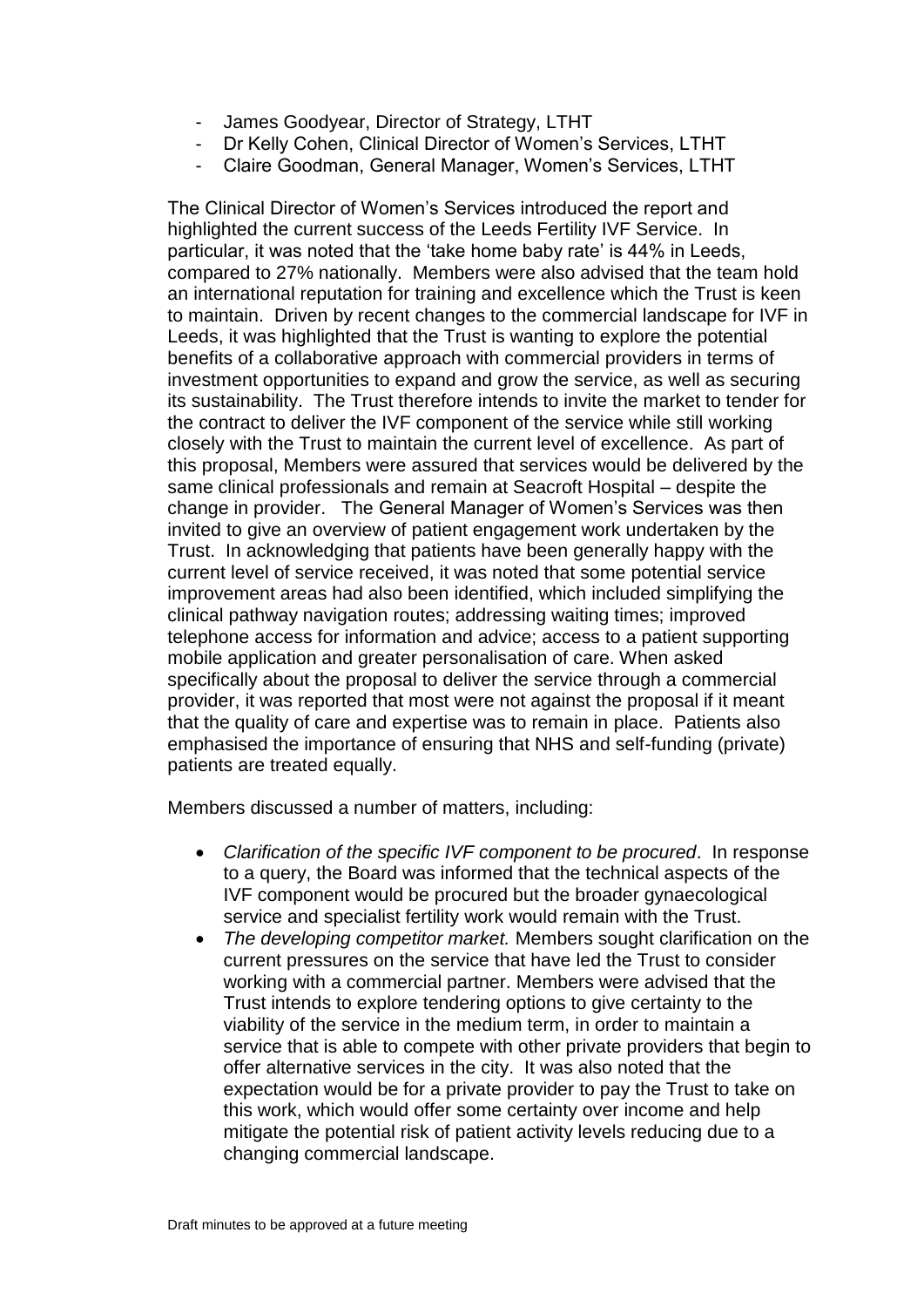- *Impact on staff employment*. Members sought clarification surrounding the impact on staff and learned that while a TUPE transfer would likely be applied to most of the affected staff, there are some staff that work across a broad range of fertility services whom may need to remain employed directly by the Trust.
- *Patient pathway.* Members were assured that the patient pathway managed by a Consultant, along with the nurse-led aftercare process, will remain unchanged despite the changes to the provider. It was also noted that the quality of care delivered by any new commercial provider would be closely monitored by the Trust through a robust contract management process.
- *Facilities for male fertility issues.* In response to a query, Members were advised that there is an andrology service available for referrals in Leeds.
- *Decision-making timeframe*. Members were informed that the Trust had not made any firm decisions regarding the future of the IVF Fertility Service as it would need to evaluate the outcome of the forthcoming tendering exercise. It was noted that the Trust intends to publish the tender documentation over the coming weeks.

In conclusion, the Chair proposed that the Board maintains a watching brief on this matter. While noting that there are no further planned meetings of the Board until June, the Chair requested that the Trust provides a further written update in due course, which will also assist the Board in determining its next steps.

# **RESOLVED –**

- (a) That the contents of the report and appendices, along with Members comments, be noted.
- (b) That the Board is kept informed of progress by the Trust and receives a further written update in due course.

# **84 Women's Health in Leeds**

The Director of Public Health submitted a report that provided an update on key women's health issues and how COVID-19 has impacted.

The following were in attendance:

- Councillor Fiona Venner, Executive Member for Children, Families and Adult Social Care
- Councillor Salma Arif, Executive Member for Health and Wellbeing
- Cath Roff, Director of Adults and Health
- Victoria Eaton, Director of Public Health
- Kathryn Ingold, Chief Officer / Consultant in Public Health
- Tim Taylor, Head of Public Health
- Hannah Sowerbutts, Health Improvement Principal, LCC
- Louise Cresswell, Health Improvement Principal, LCC
- Liz Wigley, Commissioning Manager, NHS Leeds CCG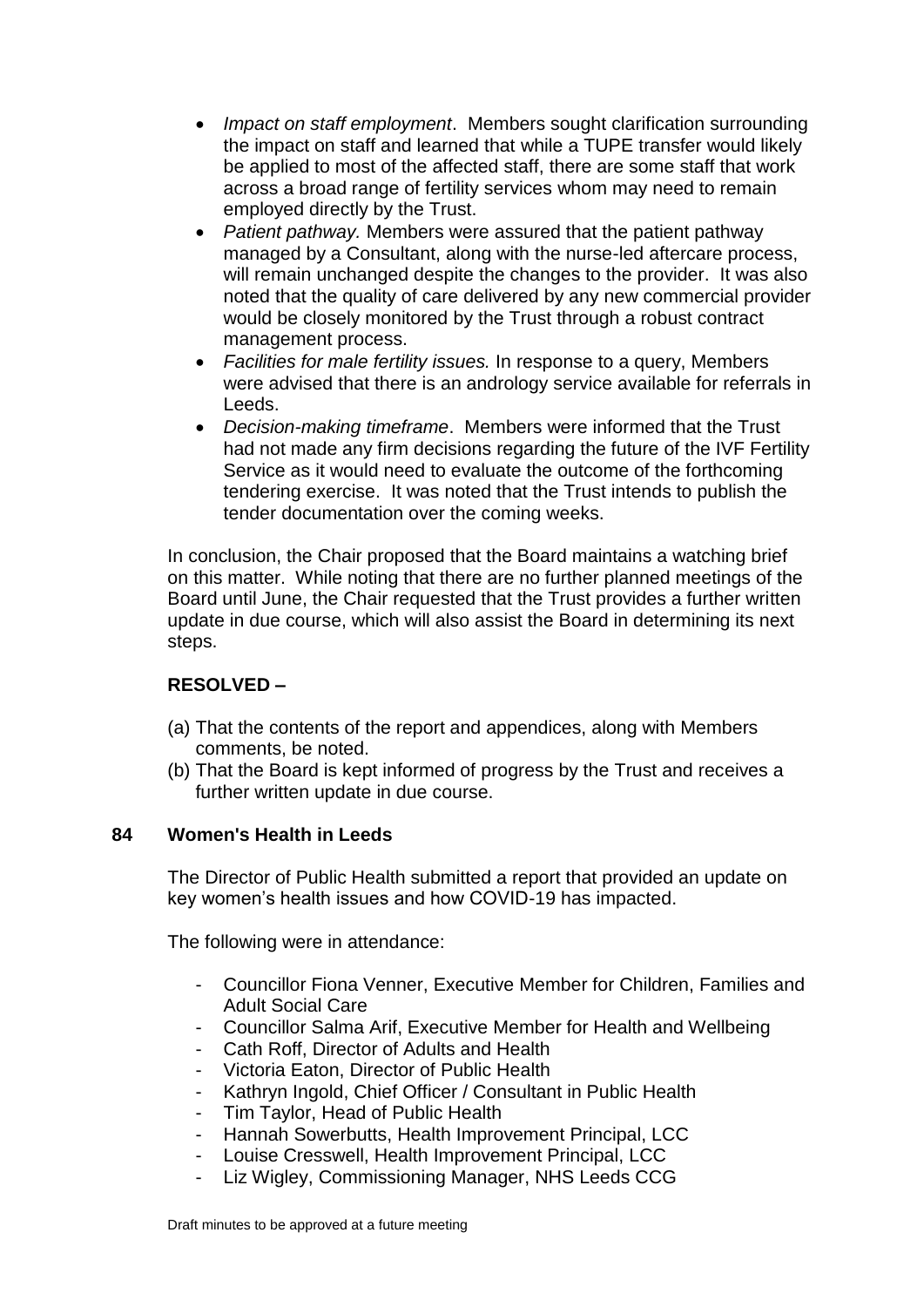- Jeanette Morris-Boam, Project Manager, Women's Lives Leeds
- Dr Sarah Forbes, GP and Associate Medical Director for NHS Leeds CCG
- Dr Kelly Cohen, Clinical Director of Women's Services, LTHT

The Executive Members introduced the report, beginning by recognising recent events that had highlighted the need for greater focus on women's safety and wellbeing. Members were advised that the report includes contributions from a range of health partners, including the third sector, and details health outcomes of women in the city and how their experiences have been impacted by the COVID-19 pandemic, particularly for black and minority ethnic groups.

Members discussed a number of matters, including:

- *Addressing health inequality through targeted intervention.* In response to a query, Health partners provided detail on a range of initiatives and programmes to support disadvantaged groups and to understand the barriers to access to health services – including developing more accessible models for female cancer screening services, which have been replicated across other Primary Care Networks. Reference was made to the award winning Haamla Midwifery Team, who provide enhanced antenatal and postnatal care to women seeking asylum.
- *Domestic Violence.* In recognition of the increase in domestic abuse nationally and in Leeds as a result of the pandemic, as well as the impact of domestic violence on women's health and wellbeing, Members requested more information on the steps taken by health partners to support and identify women suffering abuse. Third Sector representatives advised that while there are a number of successful schemes in place currently, many of these are only funded until the end of March 2021. Related to this, Members were advised that there are three women's refuges, along with a range of other safe housing options, located across the city. Members felt that this matter should remain on the radar of the successor Scrutiny Board and recommended that options are explored in the new municipal year to link in with the ongoing work of the Environment, Housing and Communities Scrutiny Board surrounding Domestic Violence.
- *Endometriosis.* Members reflected on the initial request that was made back in 2019 for the Scrutiny Board to look into the support available for women who suffer from Endometriosis. This request had prompted the Board to consider reproductive health more broadly, but also Women's Health in Leeds generally. While noting that the agenda report had included a brief reference to Endometriosis, it was acknowledged by the Executive Member for Children, Families and Adult Social Care that more work was still needed to raise the profile of this particular condition as well as the need to increase levels of research and support to help those who suffer from it.
- *Inequalities in Health Alliance.* There was a suggestion from Members that Leeds City Council considers joining other organisations and City Councils in signing up to the Inequalities in Health Alliance.